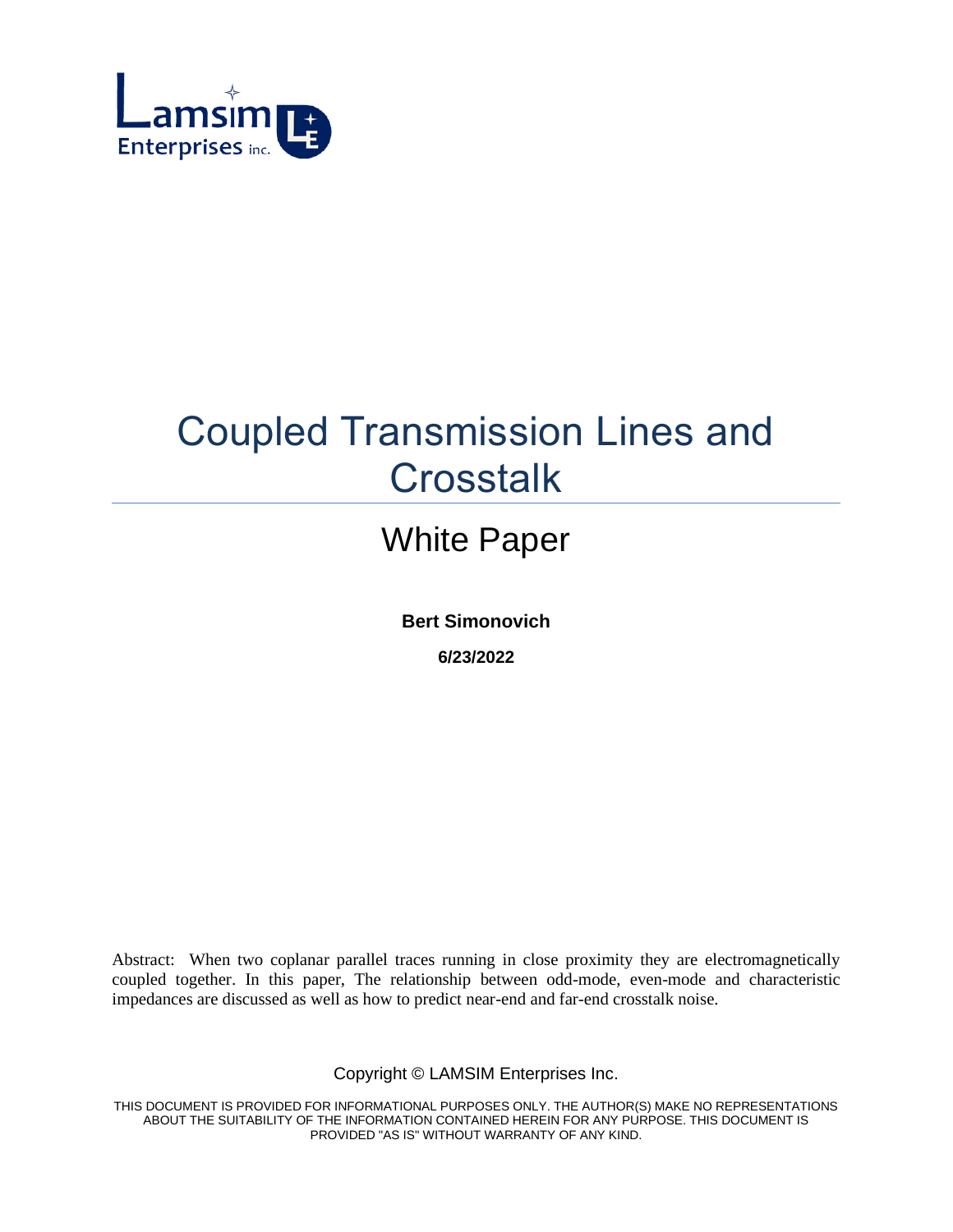## **Bio**

Lambert (Bert) Simonovich graduated from Mohawk College of Applied Arts and Technology as an Electronic Engineering Technologist. During his 32-year tenure at Bell Northern Research/Nortel in Ottawa Canada, he helped pioneer several advanced technologies into products. He has held a variety of engineering, research and development positions, eventually specializing in high-speed signal integrity and backplane design. In 2009, he founded [Lamsim Enterprises Inc.,](http://lamsimenterprises.com/) and continues to provide innovative signal integrity and backplane solutions as a consultant. He has authored several publications and holds two US patents. In addition to being a senior member of IEEE, he currently serves as a member of DesignCon's Technical Program Committee, EDICon's Technical Advisory Committee and Signal Integrity Journal's Editorial Advisory Board. His current research interests include high-speed signal integrity, modeling and characterization of high-speed serial link architectures. His most notable modeling achievement is the development of the "Cannonball-Huray" conductor roughness model used in several electronic design automation (EDA) software tools.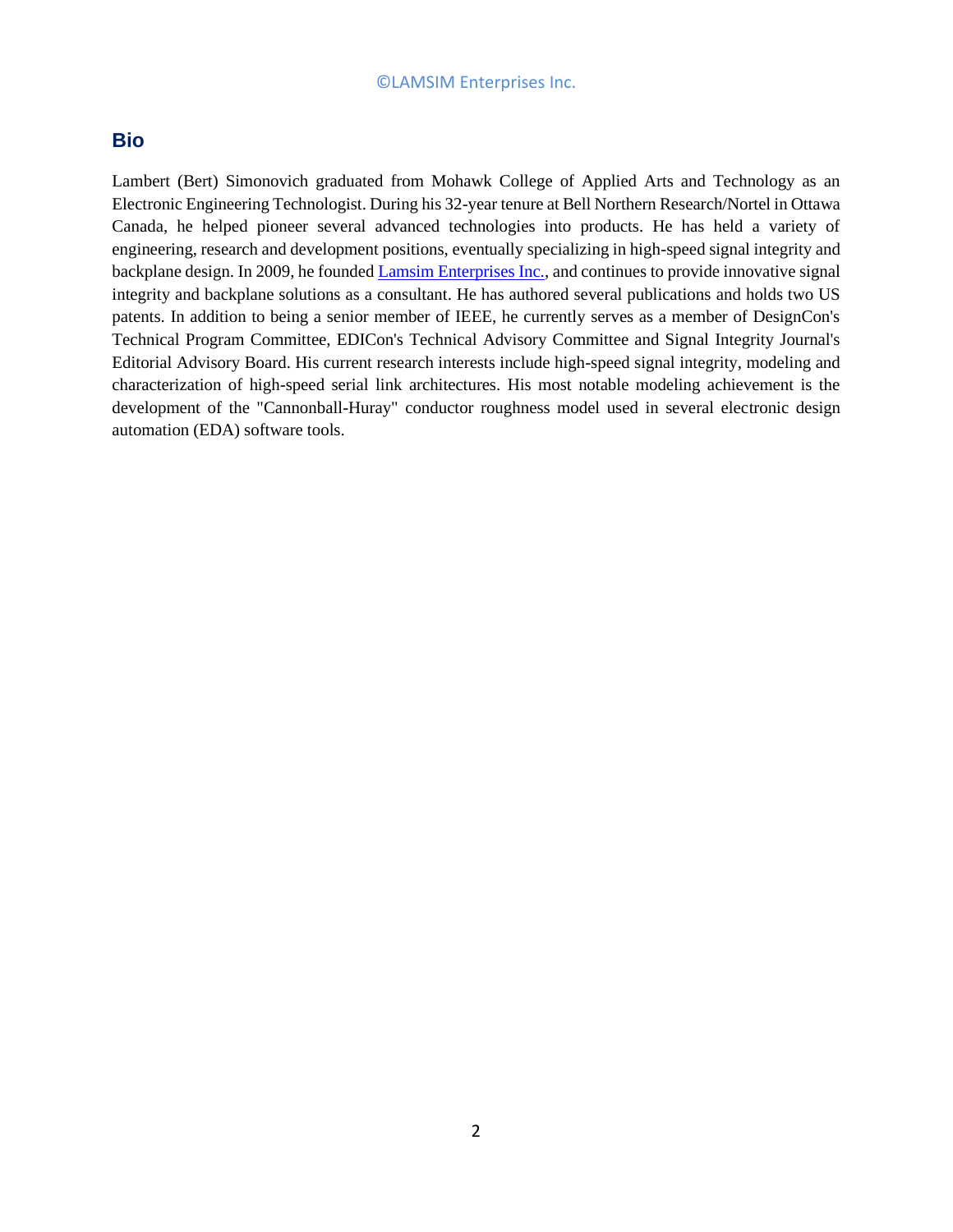Record of Release<sup>1</sup>:

- 1. Issue Draft: June 11, 2022; Initial draft release.
- 2. Issue 01: June 13, 2022

<sup>&</sup>lt;sup>1</sup> This document is an uncontrolled release. The latest issue can be obtained at **LamsimEnterprises.com**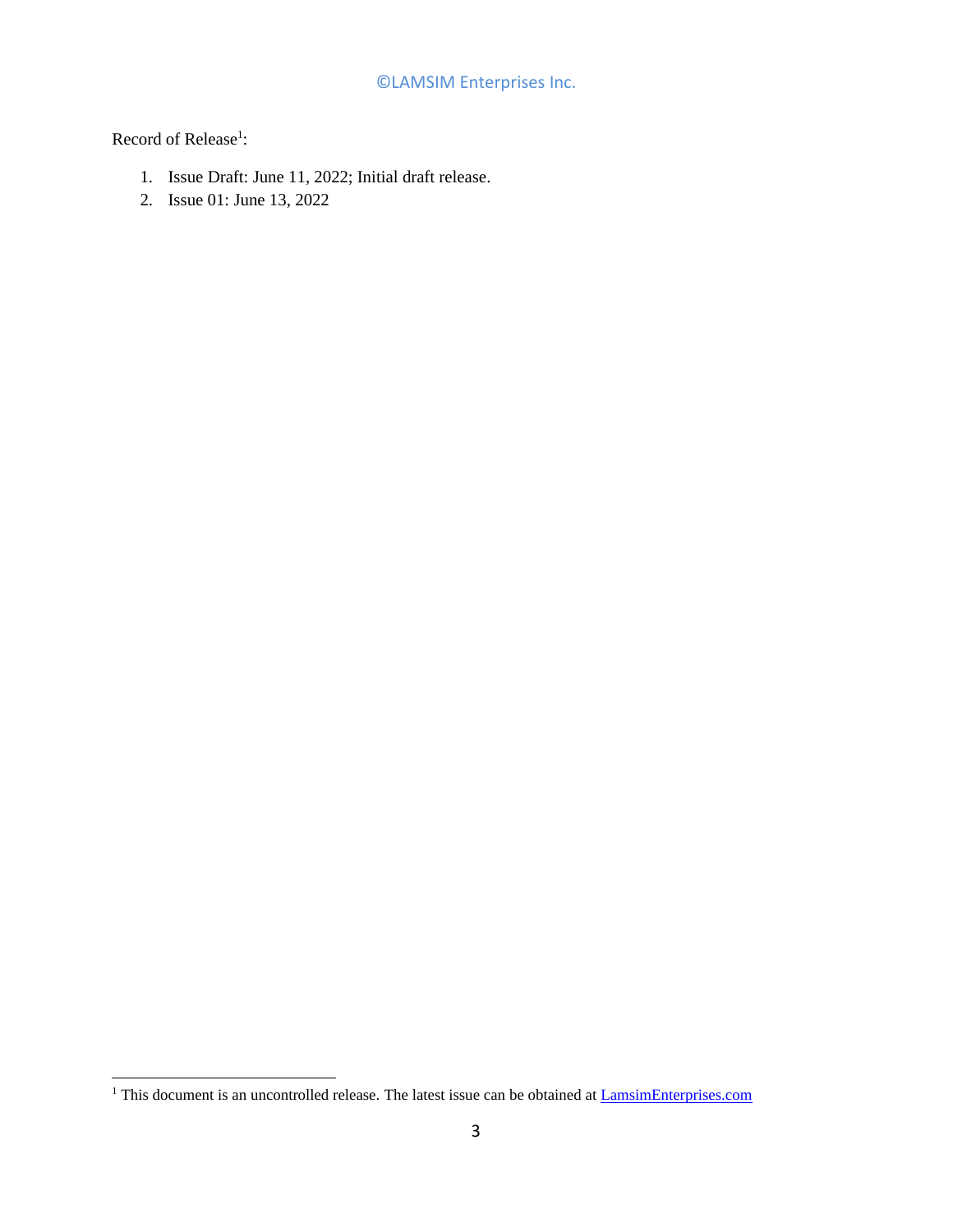## **COUPLED TRANSMISSION LINES AND CROSSTALK**

When two coplanar parallel traces running in close proximity over the coupled length, as shown in Figure [1,](#page-3-0) they are electromagnetically coupled together.

When two complementary signals are transmitted, there is mutual electromagnetic coupling defined by the amount of mutual inductance and capacitance. This is known as differential signaling. The differential impedance (*Zdiff*), is the instantaneous impedance of a pair of transmission lines.

The impedance of each trace, when driven differentially, is known as the odd-mode impedance (*Zodd*). Conversely, when each trace is driven with the same polarity, the impedance of each trace is known as the even-mode impedance (*Zev*).

Differential impedance is simply twice the odd-mode impedance:

#### **Equation 1**

 $Zdiff = 2 \times Z odd$ 

When *Zodd* = *Zev*, the traces are deemed to be uncoupled and there will be no crosstalk (XTalk). The characteristic impedance (*Zo*) of a single trace, in isolation, is equal to the geometric average (*Zavg*) of *Zodd* and *Zev*. When *Zodd* and *Zev* are not equal, there will be some level of XTalk, depending on the space between traces. In this case, *Zo* is approximately equal to *Zav* and is given as;

#### **Equation 2**

 $Z_0 \approx Z a v g = \sqrt{Z o d d \times Z e v}$ 

## **Crosstalk**

There are two types of XTalk generated; Near-End (NEXT), or backwards XTalk, and Far-End (FEXT), or forward XTalk.



<span id="page-3-0"></span>**Figure 1 Illustration of NEXT and FEXT. As the aggressor signal propagates from port 3 to port 4, Near-End XTalk appears on port 1 and Far-End XTalk appears on port 2 after one time delay (***TD***) of the interconnect.**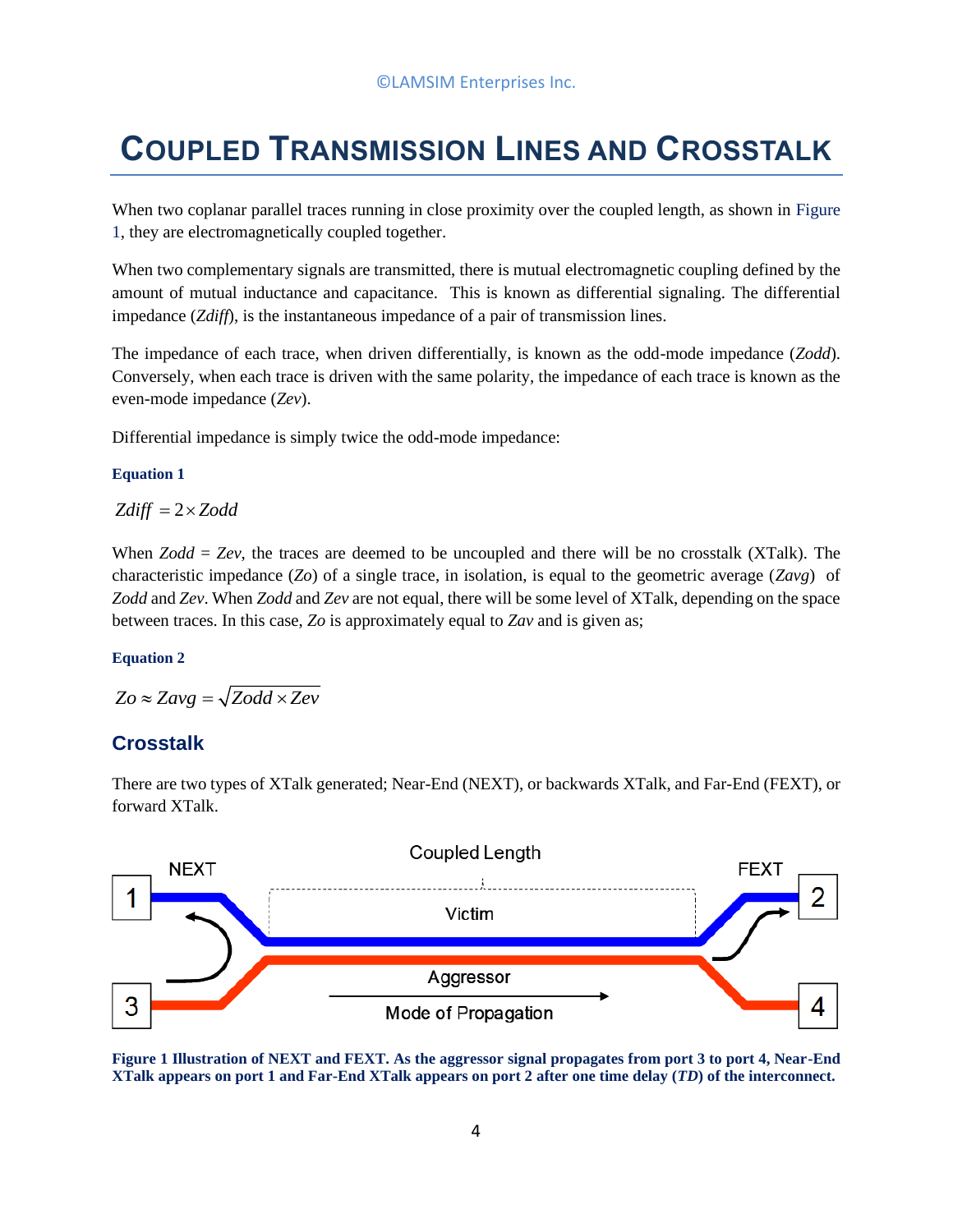#### **NEXT**

Refer to [Figure 1.](#page-3-0) Through electromagnetic coupling, NEXT voltage (*Vb*) is related to the coupled current through a terminating resistor (not shown) at port 1; when driven by an aggressor voltage (*Va*) at port 3. When port 1 is terminated, the backward crosstalk coefficient (*Kb*) is defined by;

#### **Equation 3**

$$
Kb = \frac{Vb}{Va}
$$

where;

 $Vb$  = the voltage at port 1

 $Va$  = the peak voltage of the aggressor at port 3

The general signature of the NEXT waveform, for a gaussian step aggressor, is shown in [Figure 2.](#page-4-0) *Va* is the aggressor voltage at port 3 of [Figure 1.](#page-3-0) *Vb* is the NEXT voltage at port 1. The NEXT voltage continues to increase in response to the rising edge of the aggressor until it saturates after the aggressor's rise-time. The green waveform (*VaFE*) is the aggressor voltage at port 4 after one time delay (*TD*). The duration of *Vb* waveform lasts for 2*TD* of the coupled length.



<span id="page-4-0"></span>**Figure 2 NEXT voltage signature,** *Vb* **in response to a gaussian step aggressor,** *Va***. The duration of NEXT is equal to 2***TD* **of the coupled length. VaFE is the aggressor voltage shown after one** *TD***. simulated with Teledyne Lecroy WavePulser 40iX software.**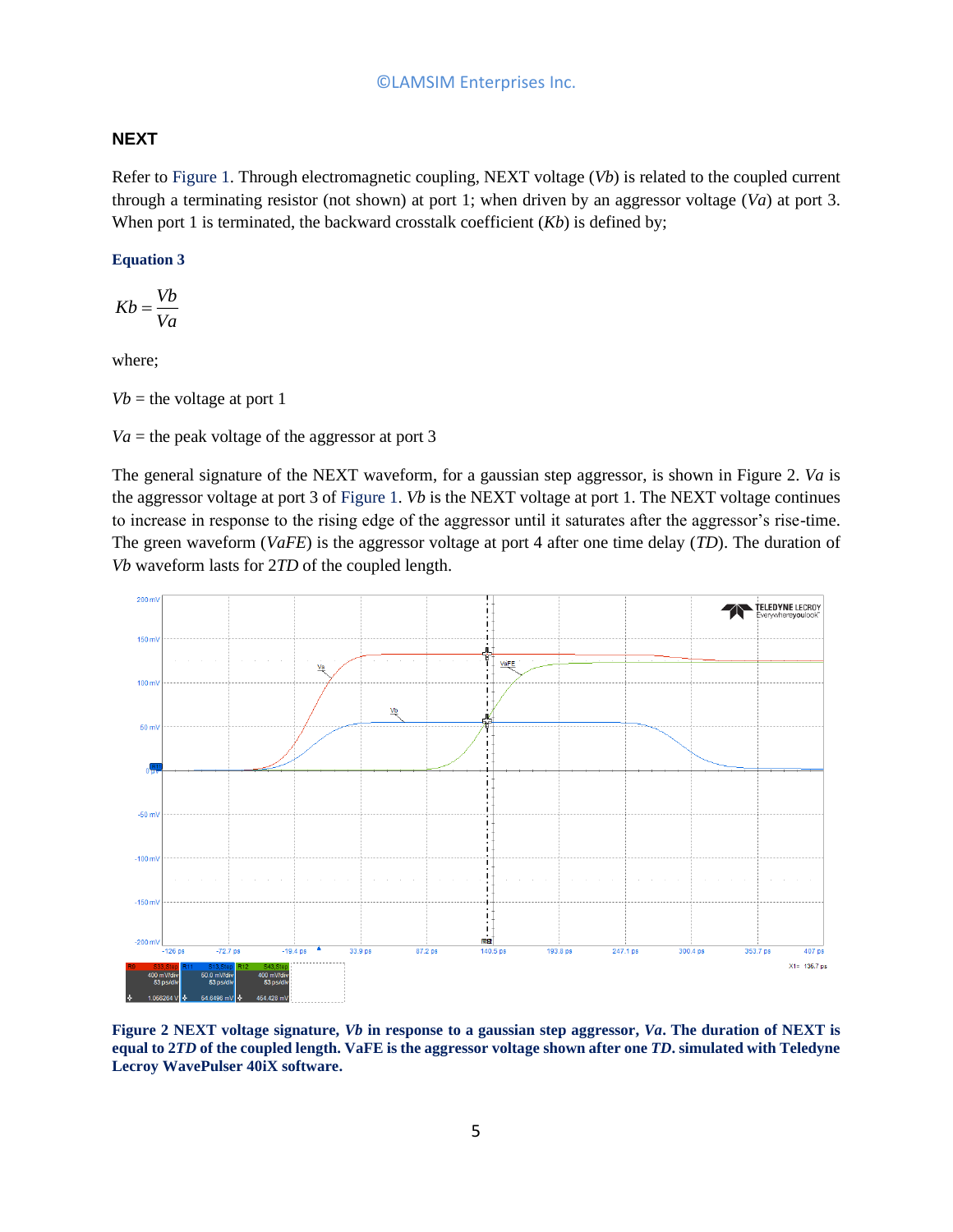When *TD* is equal to one-half of the linear risetime, the NEXT voltage becomes saturated. The minimum length to reach saturation is known as the saturated length (*Lsat*), and is given by [\[1\]:](#page-12-0)

**Equation 4**

$$
Lsat = \frac{RT}{2} \times \frac{c}{\sqrt{Dkeff}}
$$

where:

*Lsat* = the saturation length for near-end cross talk in inches

*RT* = Linear risetime to reach *Va* in ns

 $c =$  the speed of light = 11.8 in nsec

*Dkeff* = The effective dielectric constant surrounding the trace.

For example, a signal with a linear *RT* of 0.1nsec, to reach an aggressor voltage of 1V using FR4 material, with a *Dkeff* of 4, the saturation length in stripline is;

$$
Lsat = \frac{0.1}{2} \times \frac{11.8}{\sqrt{4}} = 295 \, \text{mils}
$$

**Important note:** In PCB stripline construction, *Dkeff* is the *Dk* of the dielectric mixture of core and prepreg. But in microstrip, without solder mask, *Dkeff* is the mixture of *Dk* of air and *Dk* of the substrate. It is very difficult to predict the exact *Dkeff* in microstrip without a field solver, but a good approximation can be obtained by [\[3\];](#page-12-1)

#### **Equation 5**

$$
Dkeff_{MS} \approx \frac{(Dk+1)}{2} + \frac{(Dk-1)}{2} \times \left[1 + 12\left(\frac{H}{W}\right)\right]^{-0.5}; \text{ when } \frac{W}{H} \ge 1; t = 0
$$

where;

 $Dkeff<sub>MS</sub>$  = effective dielectric constant surrounding the trace in microstrip

 $Dk =$  Dielectric constant of the material

 $H =$  Height of dielectric

 $W =$  trace width

 $t =$  trace thickness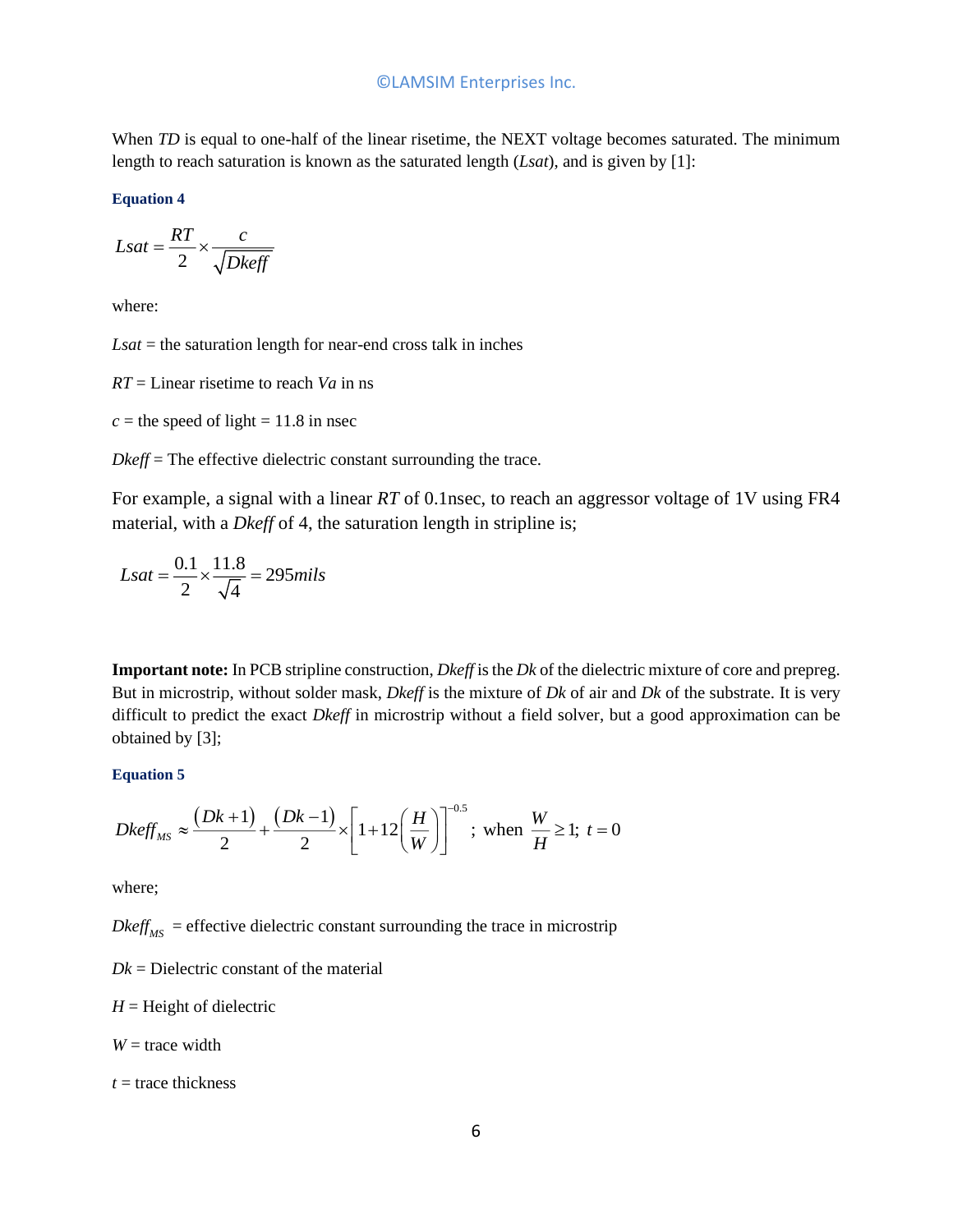For example, a signal with a linear RT of 0.1ns, to reach an aggressor voltage of 1V and *Dkeff<sub>MS</sub>* of 2.64, the saturation length in microstrip is;

$$
Lsat = \frac{0.1}{2} \times \frac{11.8}{\sqrt{2.64}} = 363 \, \text{mils}
$$

If the coupled length (*Lcoupled*) is less than *Lsat*, the NEXT voltage will peak at a value less than the saturated NEXT voltage. The actual NEXT voltage, *Vb* is scaled by the ratio of coupled length to saturation length and is given by [\[1\]:](#page-12-0)

#### <span id="page-6-0"></span>**Equation 6**

$$
Vb = Va \times Kb \left(\frac{Lcoupled}{Lsat}\right)
$$

For example, for a coupled of length of 100 mils and saturated length of 295 mils, NEXT voltage will be (100/295) or 33.9% of the saturated NEXT voltage.

## **NEXT vs Coupled Length in Stripline**

[Figure 3](#page-7-0) plots NEXT voltage vs coupled lengths for 100mils, 295 mils and 590 mils representing less than, equal to and greater than *Lsat* respectively. For a coupled stripline geometry modeled with Polar SI9000 field solver [\(Figure 3B](#page-7-0)), *Kb* is 0.065.

Each length was then simulated in Polar Si9000 and touchstone files were imported into Keysight PathWave ADS software for further analysis. The results are plotted in [Figure 3](#page-7-0)A.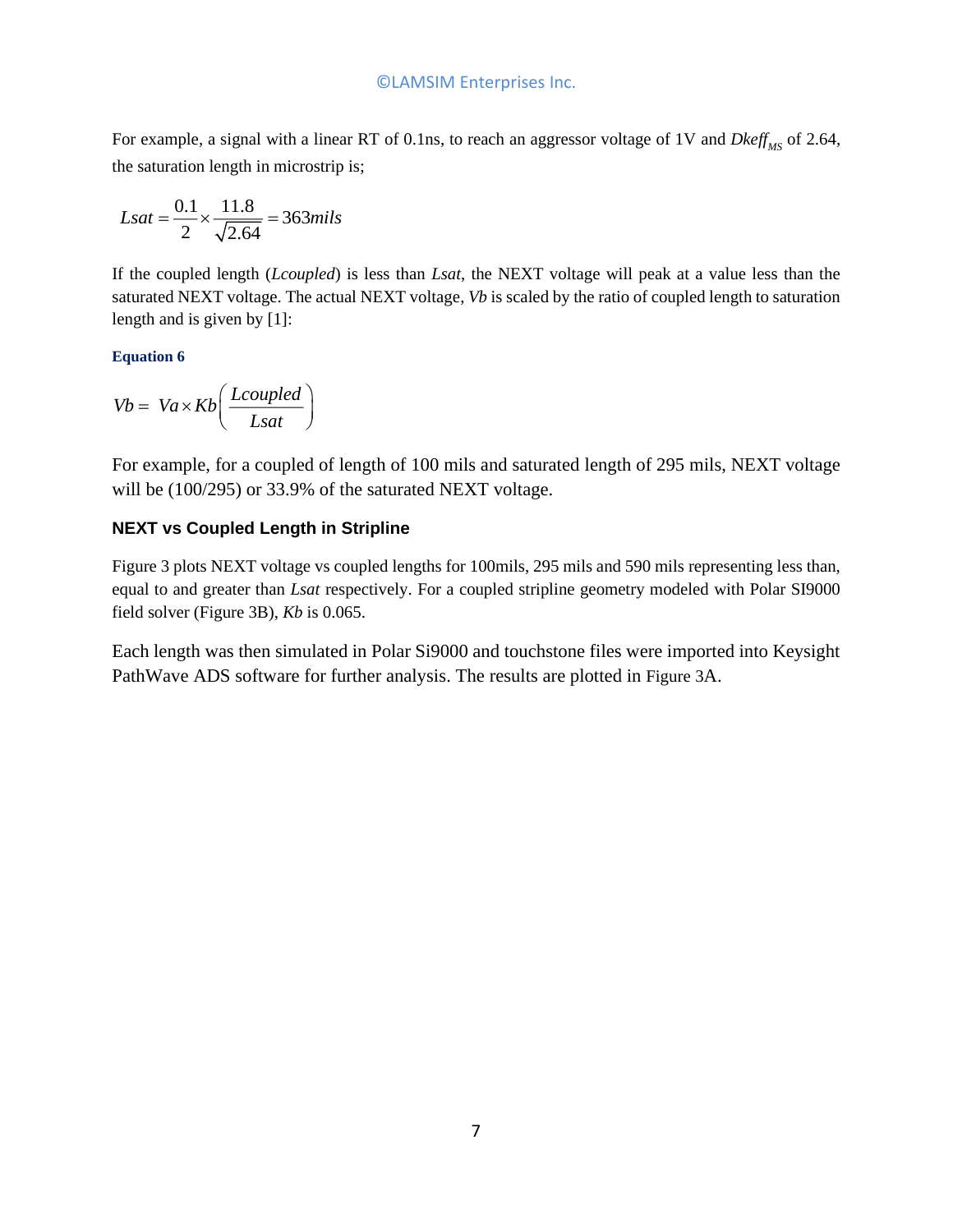

<span id="page-7-0"></span>**Figure 3 Example of NEXT voltage vs couple lengths of 100 mils, 295 mils and 590 mils in stripline, with linear rise time of 0.1ns. Modeled with Polar Si9000 and simulated with Keysight PathWave ADS.**

As can be seen, using a 1V aggressor with a linear risetime of 0.1ns and a saturated length of 295 mils, the NEXT voltage is 63.2 mV, compared to full saturated NEXT voltage of 64.8 mV. With a coupled length of 100 mils, NEXT voltage saturates at 22.2 mV, for the duration of the aggressor's risetime, compared to 22.03mV predicted by [Equation 6](#page-6-0) [\[1\].](#page-12-0)

## **NEXT vs Coupled Length in Microstrip**

Similarly, [Figure 4](#page-8-0) plots NEXT voltage vs coupled lengths for 100mils, 363 mils and 590 mils for *Lsat* respectively. For a coupled microstrip geometry modeled with Polar SI9000 field solver [\(Figure 3B](#page-7-0)), *Kb* is 0.055.

Each length was then simulated in Polar Si9000 and touchstone files were imported into Keysight PathWave ADS software for further analysis. The results are plotted in [Figure 4A](#page-8-0).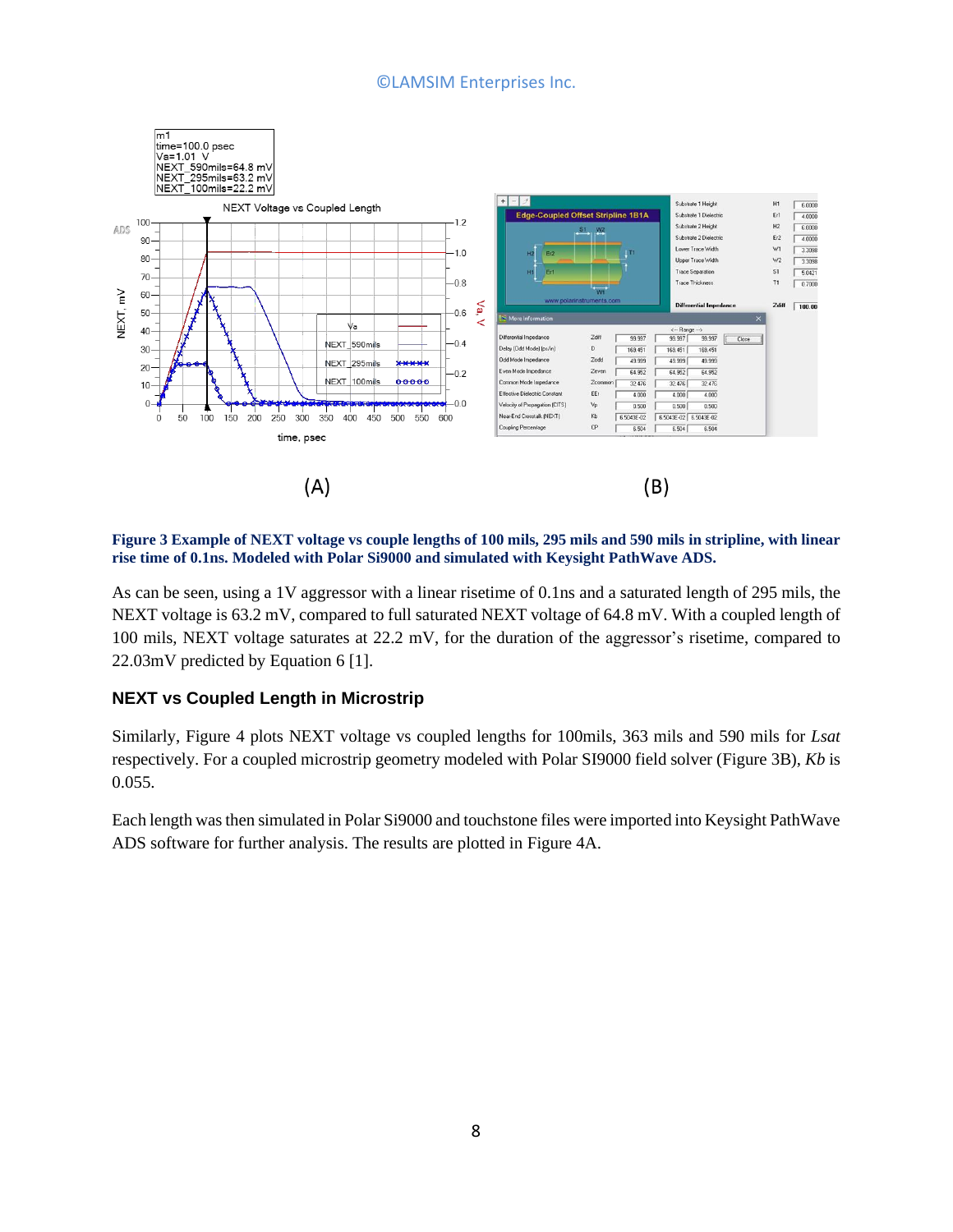

<span id="page-8-0"></span>**Figure 4 Example of NEXT voltage vs couple lengths of 100 mils, 363 mils and 590 mils in microstrip with linear rise time of 0.1ns. Modeled with Polar Si9000 and simulated with Keysight PathWave ADS.**

As can be seen, using a 1V aggressor with a linear risetime of 0.1ns and a saturated length of 363 mils, the NEXT voltage is 54.6 mV, compared to full saturated NEXT voltage of 54.9 mV. With a coupled length of 100 mils, NEXT voltage saturates at 15.8 mV for the duration of the aggressor's risetime, compared to 15.1mV predicted by [Equation 6.](#page-6-0)

The magnitude of the NEXT voltage is a function of the coupled spacing between the two traces. As the two traces are brought closer together, the mutual capacitance and inductance increases and thus the NEXT voltage, *Vb*, will increase as defined by [\[1\];](#page-12-0)

#### **Equation 7**

$$
Vb = Kb \times Va = \frac{1}{4} \left( \frac{Cm}{Co} + \frac{Lm}{Lo} \right) \times Va
$$

where;

 $Vb$  = NEXT voltage on victim

 $Kb =$  Backward crosstalk (NEXT) coefficient

*Va* = Aggressor voltage

*Cm* = Mutual capacitance per unit length

*Lm* = Mutual inductance per unit length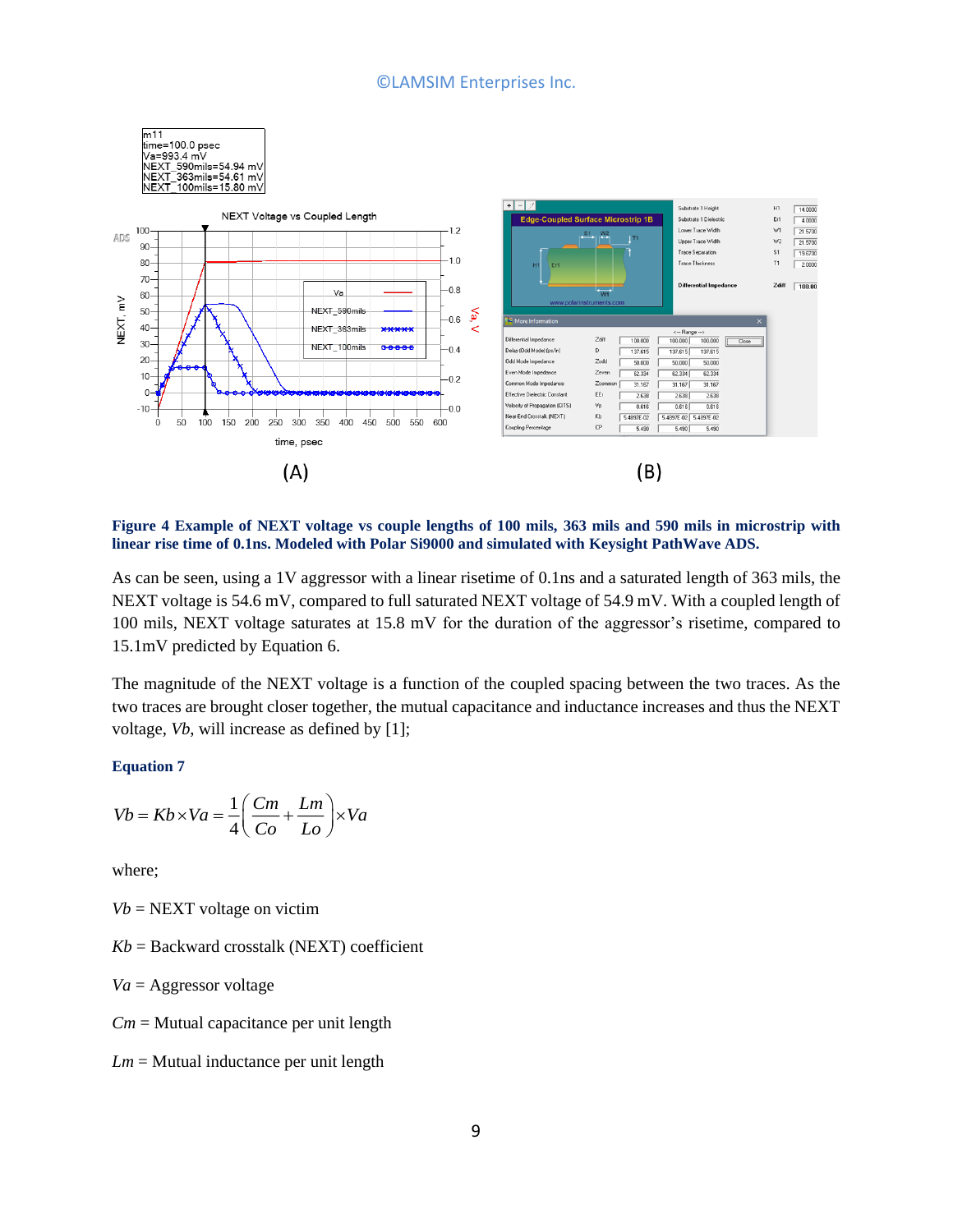*Co* = Trace capacitance per unit length

*Lo* = Trace inductance per unit length

Unfortunately, the only practical way to calculate *Kb* is to use a 2D field solver to get the inductive and capacitance matrix elements from a field solver.

Alternatively, if only the odd and even mode impedances are known, then *Kb* is given as [2];

#### **Equation 8**

$$
Kb = \frac{(Zev - Zodd)}{(Zev + Zodd + 2 \times \frac{Zev \times Zodd}{Zterm})}
$$

where;

*Zterm* = Victim input termination impedance, normally the characteristic impedance (*Zo*) of a single trace.

When *Zterm* is open circuit, *Kb'* is given as [\[2\];](#page-12-2)

#### **Equation 9**

$$
Kb' = \frac{(Zev - Zodd)}{(Zev + Zodd)}
$$

## **FEXT:**

FEXT voltage is correlated to the coupled current through a terminating resistor (not shown) at port 2 of [Figure 1.](#page-3-0) The forward crosstalk coefficient, *Kf*, is equal to the ratio of FEXT voltage to aggressor voltage at the far end, defined as;

#### **Equation 10**

$$
Kf = \frac{Vf}{VaFE}
$$

where;

 $Vf$  = the far end crosstalk voltage

 $VaFE$  = the peak voltage of the aggressor at far-end

The general signature of the FEXT waveform, for a gaussian step aggressor, is shown in [Figure 5.](#page-10-0)  $V_f$  is the forward crosstalk voltage at port 2 of [Figure 1.](#page-3-0) *VaFE* is the aggressor voltage appearing at the far end port 4. FEXT voltage differs from NEXT in that it only appears as a pulse at *TD* after the signal is launched. In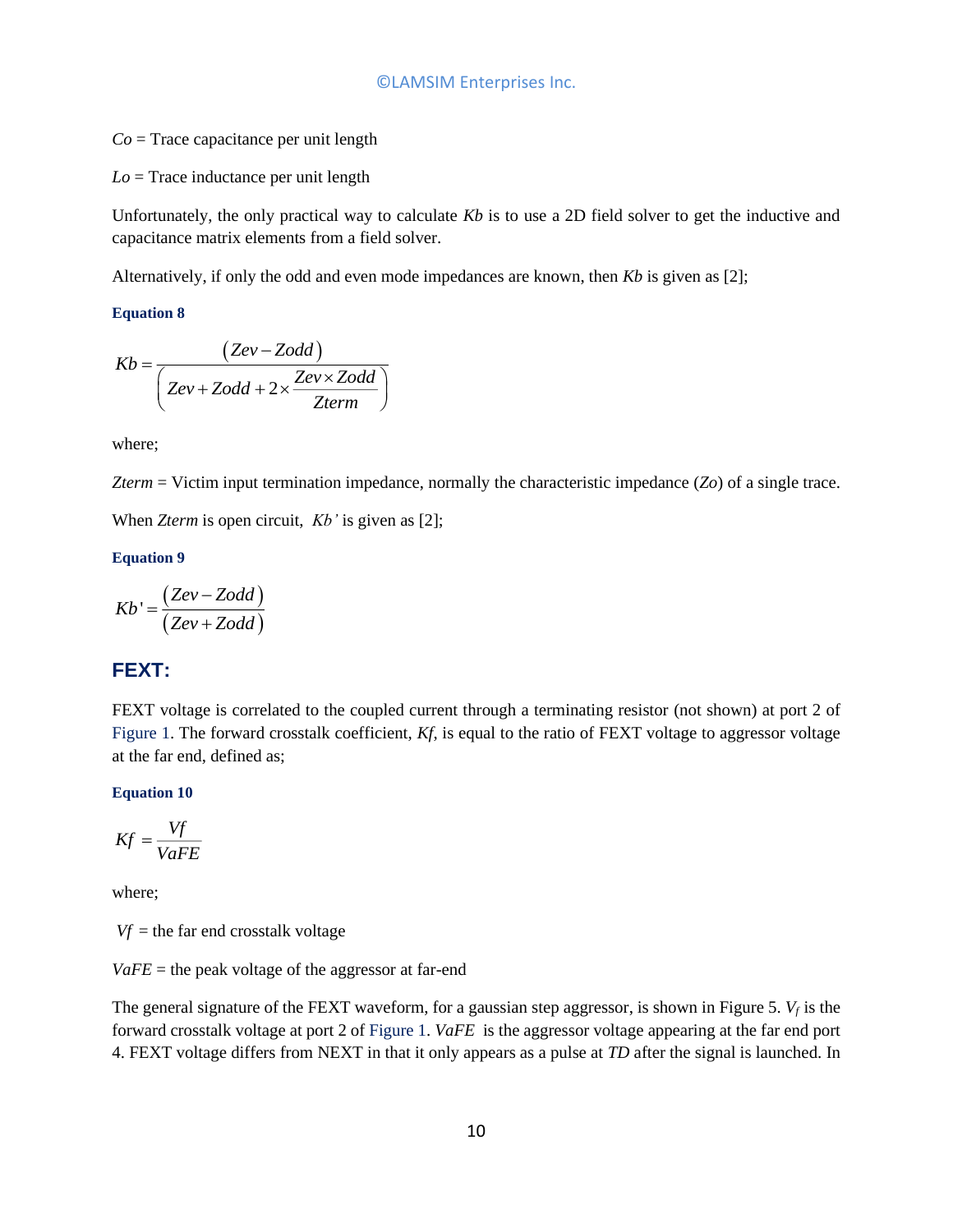this example, the negative going FEXT pulse is the derivative of the aggressor's rising edge at *TD*. The opposite is true on the falling edge of an aggressor.



#### <span id="page-10-0"></span>**Figure 5 FEXT voltage signature,** *Vf***, is forward crosstalk (FEXT) voltage in response to a gaussian step aggressor voltage,** *VaFE***. Simulated with Teledyne Lecroy WavePulser 40iX software.**

Unlike the NEXT voltage, the peak value of FEXT voltage scales with the coupled length. It peaks when its amplitude grows to a level comparable to the voltage at 50% of the aggressor's risetime at *TD* as shown in [Figure 6.](#page-11-0) In this example, the coupled lengths are: 2, 4, 6, 8 and 10 inches respectively.

As the wave propagates along the transmission line, the RT degrades due to the dielectric dispersive loss. In the same way the aggressor waveform couples FEXT voltage onto the victim, FEXT voltage also couples noise back onto the aggressor affecting the risetime as shown. Due to superposition, the aggressor waveform shown at each *TD* is the sum of the FEXT voltage and the original transmitted waveform that would have appeared at *TD* with no coupling.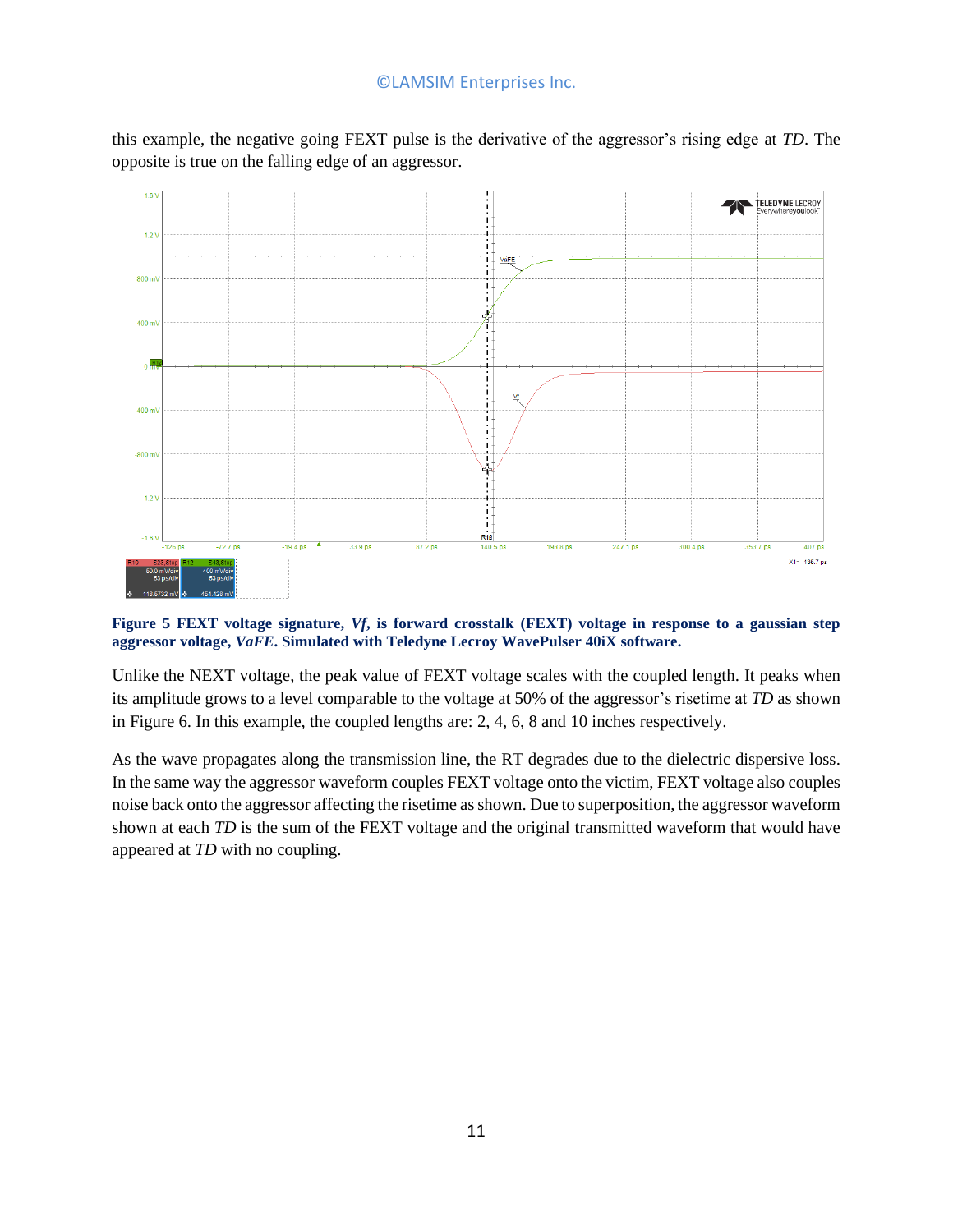

<span id="page-11-0"></span>**Figure 6 Microstrip FEXT voltage increase vs TD for coupled lengths of 2, 4, 6, 8 and 10 inches respectively. Simulated with Teledyne Lecroy WavePulser 40iX software.**

If the rise-time at *TD* is known, the FEXT voltage, *Vf* can be predicted b[y \[1\];](#page-12-0)

#### **Equation 11**

$$
Vf = Kf \times VaFE = \left[ \frac{\sqrt{Dkeff}}{(2 \times RT \times c)} \times \left( \frac{Cm}{Co} - \frac{Lm}{Lo} \right) \right] \times VaFE
$$

where;

*Vf* = FEXT voltage on victim

*VaFE* = Far-end aggressor voltage

*Kf* = FEXT coefficient

*Cm* = Mutual capacitance per unit length

- *Lm* = Mutual inductance per unit length
- *Co* = Trace capacitance per unit
- *Lo* = Trace inductance per unit length
- *RT* = Risetime of aggressor signal at *TD* in sec

*c* = Speed of light